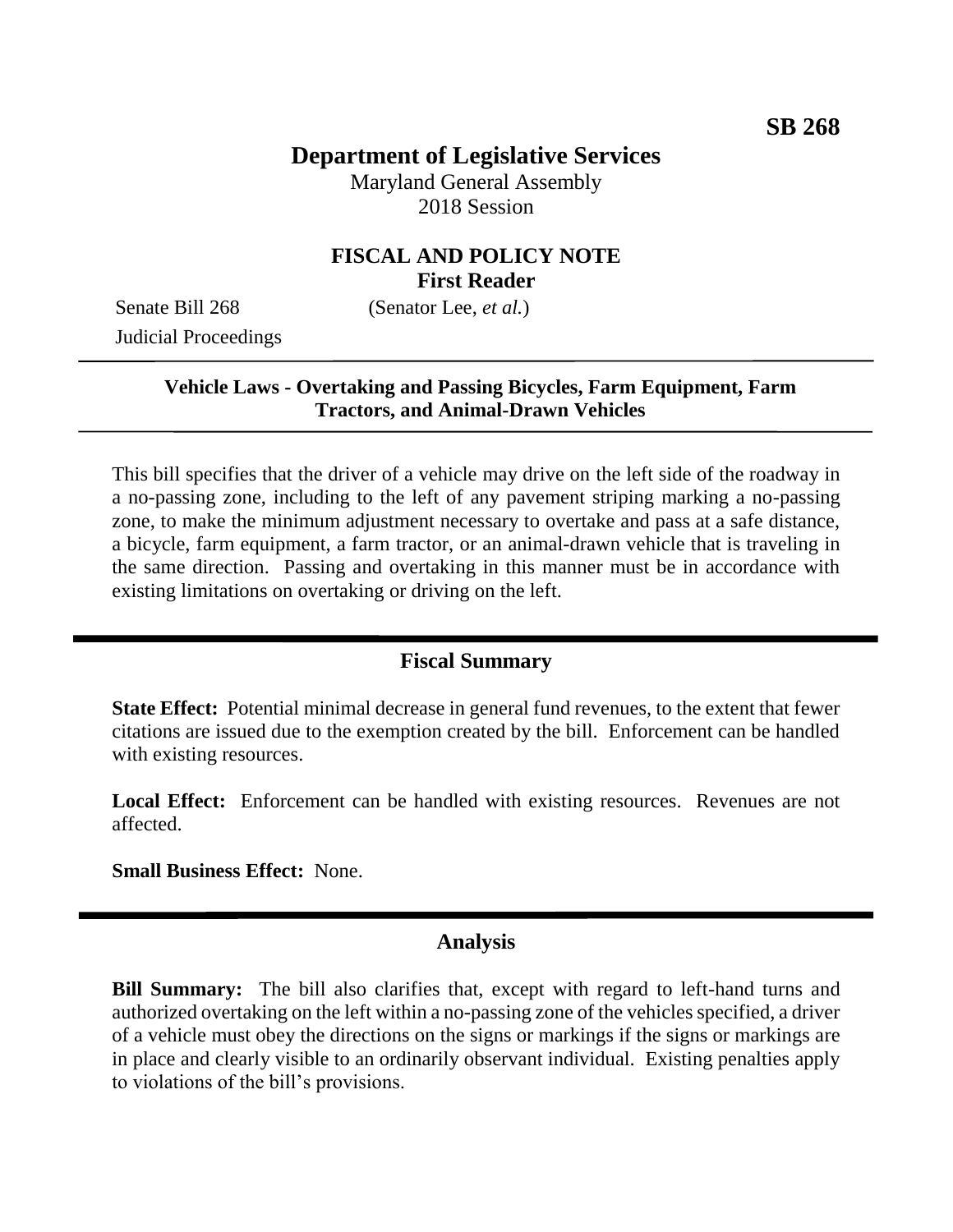## **Current Law:**

#### *No-passing Zones*

The State Highway Administration is authorized to determine those parts of any highway within its jurisdiction where overtaking and passing or driving on the left of the roadway is especially dangerous. Accordingly, the beginning and end of those zones may be indicated by appropriate signs or markings on the roadway. Where the signs or markings are in place and clearly visible to an ordinarily observant person, every driver of a vehicle must obey their directions. If signs or markings properly define a no-passing zone, a driver may not drive on the left side of the roadway within the no-passing zone. Also, where such markings exist, a driver may not drive on the left side of any pavement striping, throughout its length, that is designed to mark a no-passing zone. Notwithstanding the prohibitions on passing to the left in a no-passing zone, a driver may drive across the left side of the roadway in a no-passing zone while making a left turn but only if it is safe to do so.

A violation of the no-passing rules is a misdemeanor, subject to a maximum fine of \$500. The prepayment penalty for these violations is \$90 and, upon conviction, one point assessed against the driver's license. If the violation contributes to an accident, the prepayment penalty increases to \$130 and three points assessed against the license.

#### *Overtaking Bicycles, Electric Personal Assistive Mobility Devices, and Motor Scooters*

Generally, a driver must exercise due care to avoid colliding with any bike, electric personal assistive mobility device (EPAMD), or motor scooter being ridden by a person. A violation of these provisions is a misdemeanor, subject to a maximum fine of \$500. The prepayment penalty for this violation is \$290.

A driver of a vehicle is required to safely overtake a bicycle, EPAMD, or a motor scooter at a minimum distance of three feet, except as otherwise specified. The requirement does not apply if, at the time, (1) the bicycle, EPAMD, or motor scooter rider fails to ride to the right side of the roadway as required by the Maryland Vehicle Law; (2) the rider fails to comply with the requirement to ride in a bike lane that is paved to a smooth surface; (3) a passing clearance of less than three feet is caused solely by the failure of the bicycle, EPAMD, or motor scooter rider to maintain a steady course; or (4) the highway on which the vehicle is being driven is not wide enough to lawfully pass the bicycle, EPAMD, or motor scooter at a minimum distance of three feet.

Unless otherwise specified, the driver of a vehicle must yield the right-of-way to a person who is lawfully riding a bicycle, an EPAMD, or a motor scooter in a designated bicycle lane or shoulder if the driver of the vehicle is about to enter or cross the designated bicycle lane or shoulder. A violation of these provisions is a misdemeanor, subject to a maximum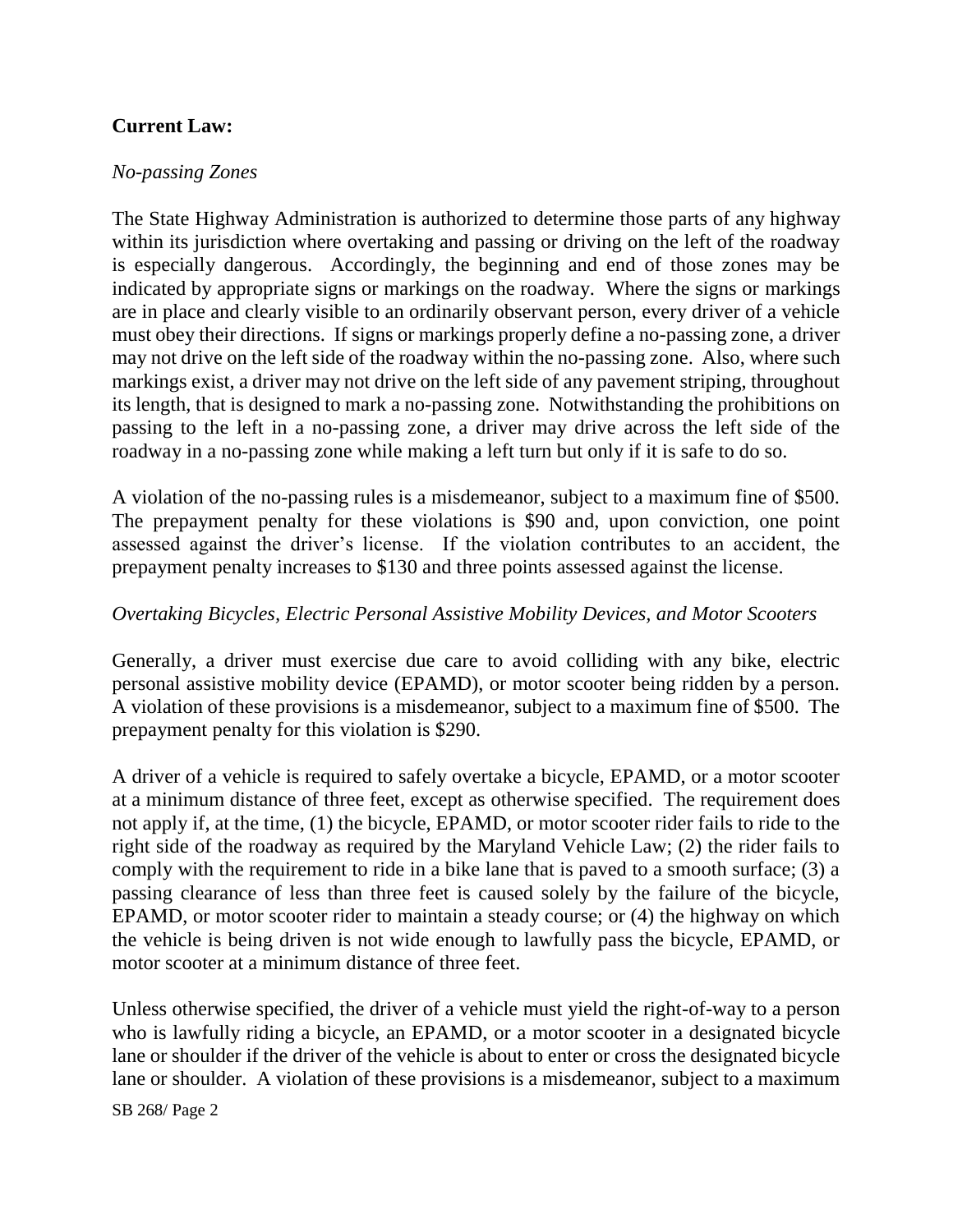fine of \$500. The prepayment penalty for these violations is \$80 and, upon conviction, one point assessed against the driver's license. If the violation contributes to an accident, the prepayment penalty is \$120 and three points assessed against the license.

#### *Lawfully Passing or Overtaking Another Vehicle – Generally*

The driver of a vehicle overtaking another vehicle that is going in the same direction must pass to the left of the overtaken vehicle at a safe distance and may not drive his or her vehicle directly in front of the overtaken vehicle until safely clear of the overtaken vehicle. Except when overtaking and passing on the right is permitted, the driver of an overtaken vehicle upon audible signal must give way to the right in favor of the overtaking vehicle and may not increase the speed of the vehicle until it is completely passed by the overtaking vehicle.

A violation of these provisions is a misdemeanor, subject to a maximum fine of \$500. The prepayment penalty established by the District Court for these violations is \$90 and, upon conviction, one point assessed against the driver's license. If the violation contributes to an accident, the prepayment penalty is \$130 and three points assessed against the license.

#### *Overtaking or Driving to Left – Limitations*

A driver of a vehicle may not drive to the left of the center of the roadway in overtaking and passing another vehicle going in the same direction unless specifically authorized. The authorization to pass on the left is limited to circumstances where the left side of the roadway is clearly visible and free of approaching traffic for a sufficient distance ahead to permit the overtaking and passing to be completed without interfering with the operation of any other vehicle approaching from the opposite direction or any other vehicle overtaken. The overtaking vehicle must return to an authorized lane of travel as soon as practicable and, if the passing movement uses a lane authorized for vehicles approaching from the opposite direction, before coming within 200 feet of any approaching vehicle.

Except on a one-way road, the driver of a vehicle may not drive on the left side of any roadway if (1) the vehicle is approaching the crest of a grade or is on a curve in the highway where the driver's view is obstructed for such a distance as to be dangerous if another vehicle approaches from the opposite direction; (2) the vehicle is crossing or approaching within 100 feet of any intersection or railroad grade crossing; or (3) the driver's view is obstructed while approaching within 100 feet of any bridge, viaduct, or tunnel.

A violation of these provisions is a misdemeanor, subject to a maximum fine of \$500. The prepayment penalty established by the District Court for these violations is \$90 and, upon conviction, one point assessed against the driver's license. If the violation contributes to an accident, the prepayment penalty is \$130 and three points assessed against the license.